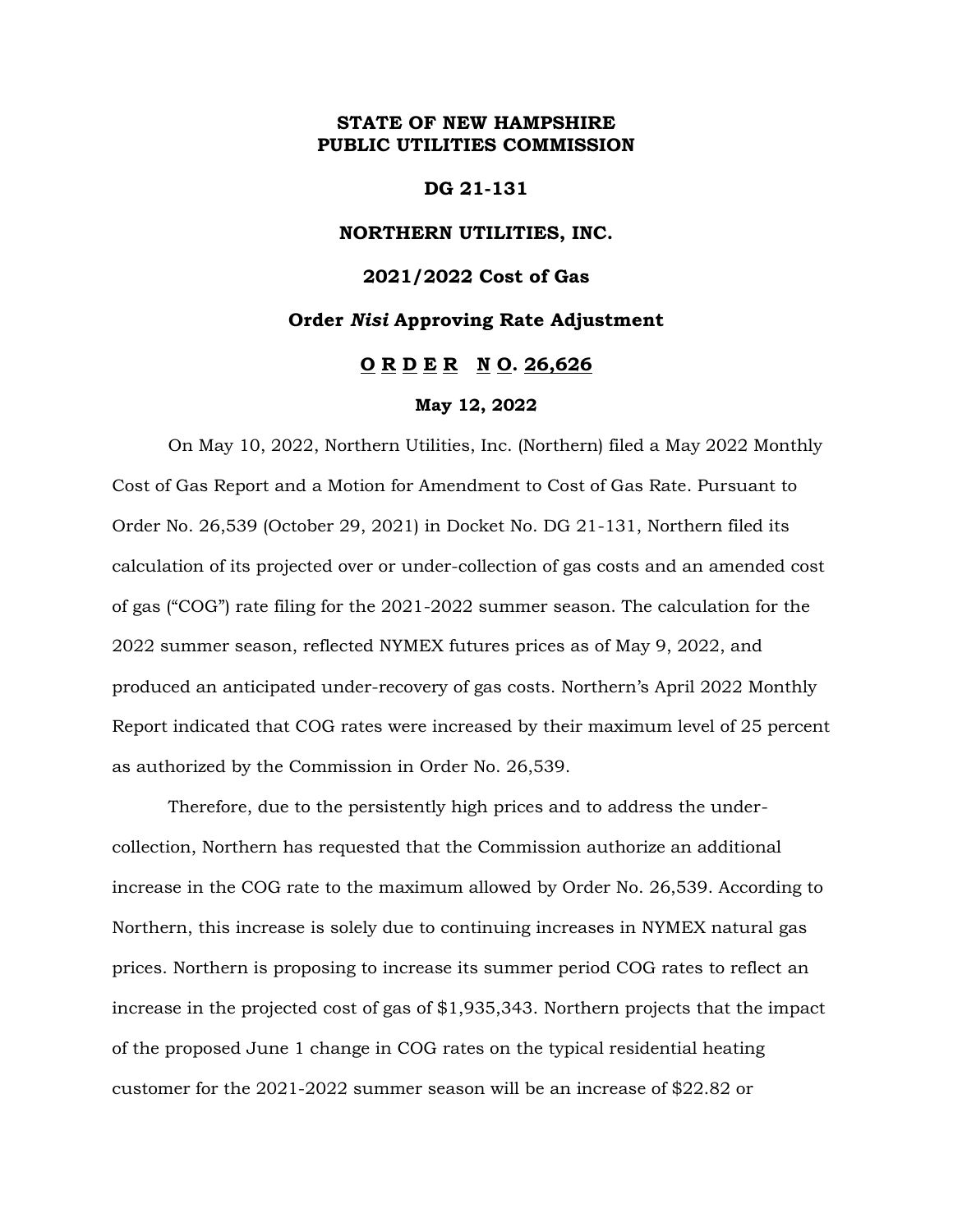7.2 percent more than the summer period bill at Northern's current COG rate.

The petition and subsequent docket filings, other than information for which confidential treatment is requested of or granted by the Commission, are posted to the Commission's website at [https://www.puc.nh.gov/Regulatory/Docketbk/2021/21-](https://www.puc.nh.gov/Regulatory/Docketbk/2021/21-131.html) [131.html.](https://www.puc.nh.gov/Regulatory/Docketbk/2021/21-131.html)

The Commission is authorized to fix rates after a hearing, upon determining that rates, fares, and charges are just and reasonable. RSA 378:7. In circumstances where a utility seeks to increase rates, the utility bears the burden of proving the necessity of the increase pursuant to RSA 378:8. In determining whether rates are just and reasonable, the Commission must balance the customers' interest in paying no higher rates than are required against the investors' interest in obtaining a reasonable return on their investment. *Eastman Sewer Company, Inc.*, 138 N.H. 221, 225 (1994).

In this case Northern's COG rates are pass through changes due to increases in the NYMEX natural gas prices. We have reviewed the supporting testimony of the Northern witness and the accompanying report of projected NYMEX prices for the summer period and find the resulting COG rate reasonable. We will therefore approve the amended COG rate for effect June 1. We issue this order on a nisi basis in order to allow interested parties to comment on the order.

#### **Based upon the foregoing, it is hereby**

**ORDERED** *NISI***,** that subject to the effective date below,

**FURTHER ORDERED,** that the summer COG rates of per therm effect June 1, 2022, are approved as follows: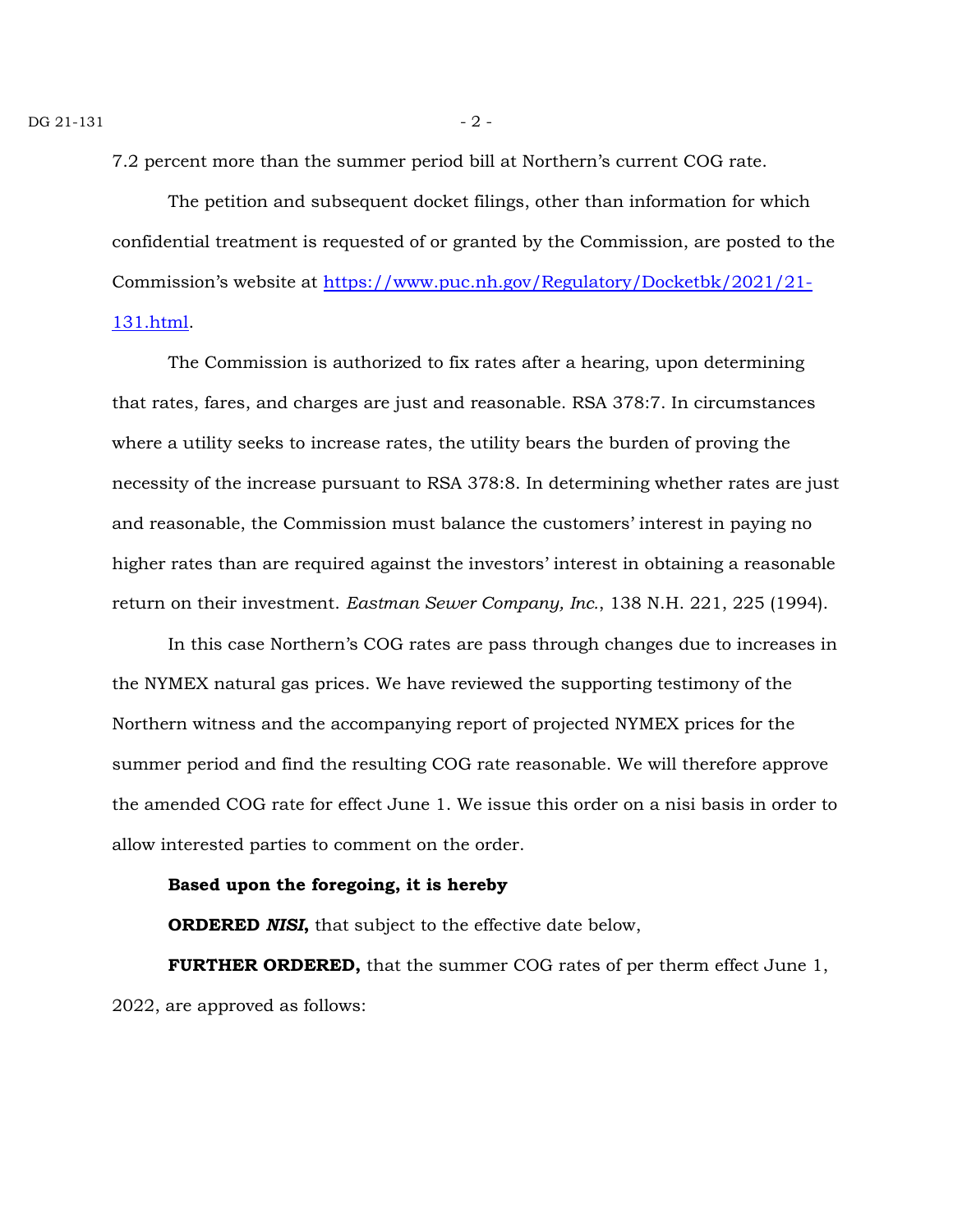| <b>Customer Class</b> | June 1, 2022 Summer COG |
|-----------------------|-------------------------|
| Residential           | \$0.9126                |
| C&I Low Winter Use    | \$0.8690                |
| C&I High Winter Use   | \$0.9395                |

; and it is

**FURTHER ORDERED,** that the Petitioner shall cause a copy of this order to be published on its website, such publication to be no later than one business day after this order is issued, and to be documented by affidavit filed with this office on or before May 16, 2022; and it is

**FURTHER ORDERED,** that all persons interested in responding to this order be notified that they may submit their comments or file a written request for a hearing which states the reason and basis for a hearing no later than May 20, 2022, for the Commission's consideration; and it is

**FURTHER ORDERED,** that any party interested in responding to such comments or request for hearing shall do so no later than May 25, 2022; and it is

**FURTHER ORDERED,** that this order shall be effective June 1, 2022, unless the Petitioner fails to satisfy the publication obligation set forth above or the Commission provides otherwise in a supplemental order issued prior to the effective date; and it is

**FURTHER ORDERED,** that the Petitioner shall file a compliance tariff with the Commission on or before June 1, 2022, in accordance with N.H. Code Admin. Rules Puc 1603.02(b).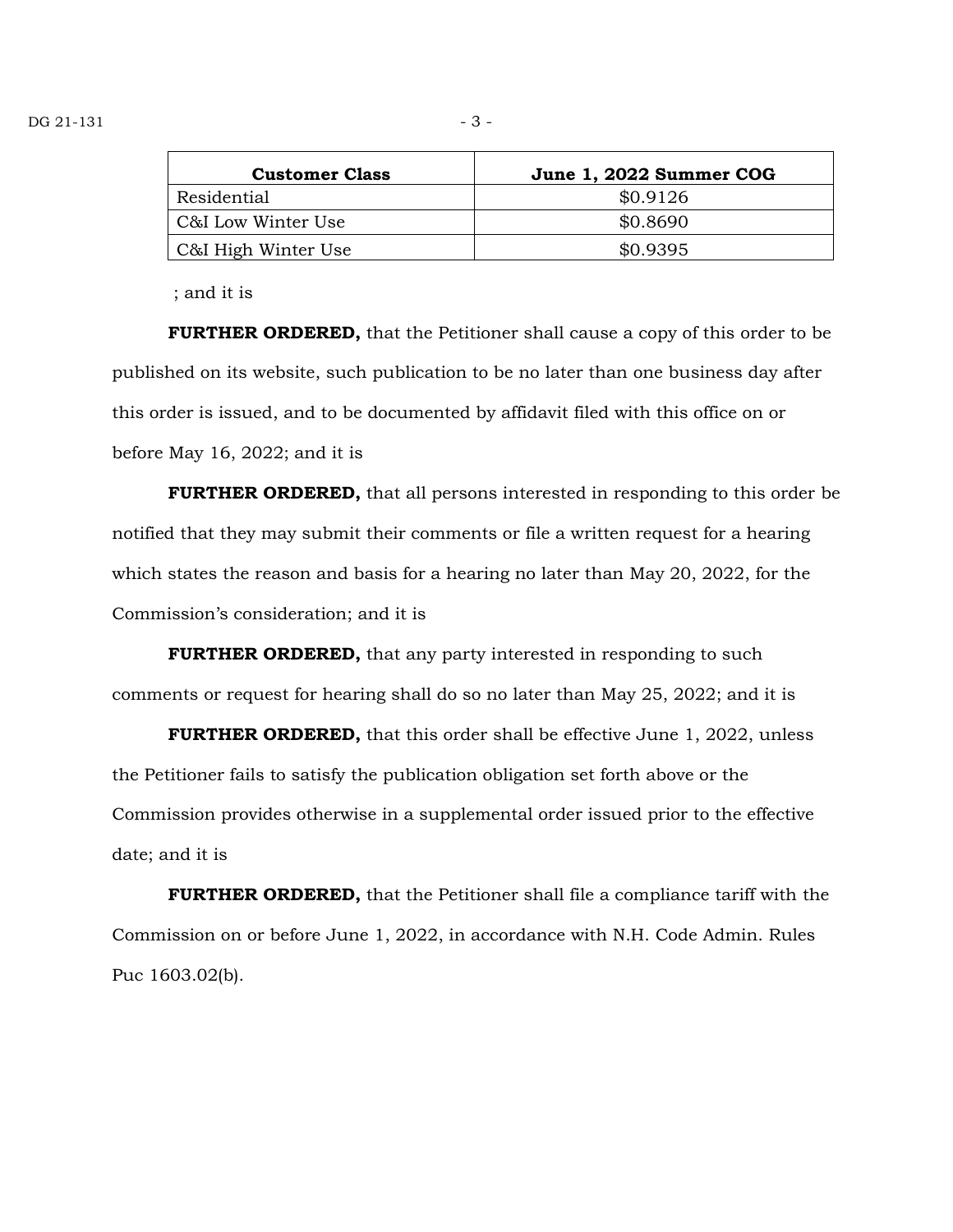By order of the Public Utilities Commission of New Hampshire this twelfth day of May, 2022.

SNIEU  $(nn\pi)$ Daniel C. Goldner

Chairman

Pra

Chattopadhyay Commissioner

F. Anne Ross

Special Commissioner